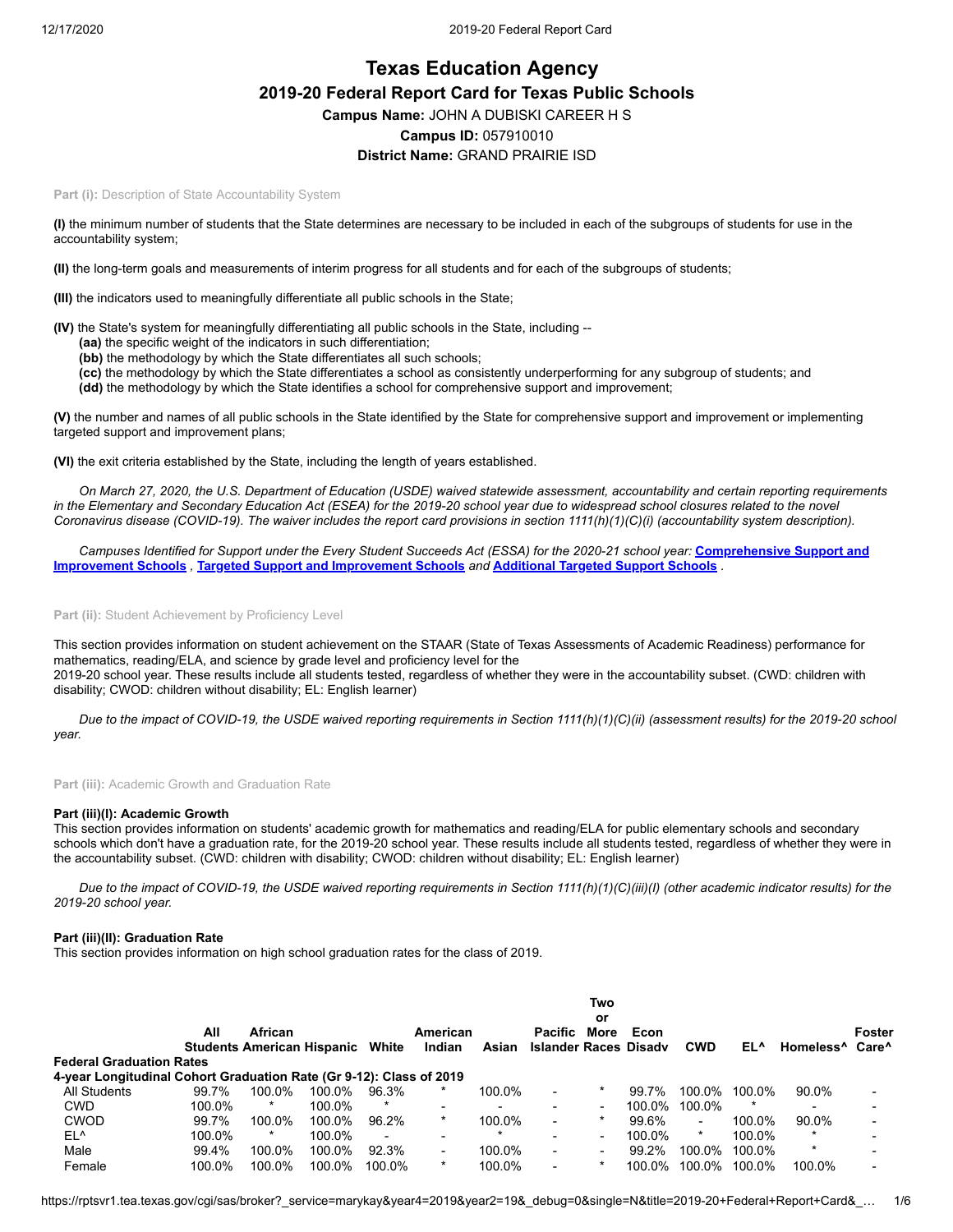12/17/2020 2019-20 Federal Report Card

|     |                                         |          | Two                                |      |            |     |                                         |        |
|-----|-----------------------------------------|----------|------------------------------------|------|------------|-----|-----------------------------------------|--------|
|     |                                         |          | o٢                                 |      |            |     |                                         |        |
| All | African                                 | American | Pacific More                       | Econ |            |     |                                         | Foster |
|     | <b>Students American Hispanic White</b> |          | Indian Asian Islander-Races Disadv |      | <b>CWD</b> | EL^ | Homeless <sup>^</sup> Care <sup>^</sup> |        |

- '\*' Indicates results are masked due to small numbers to protect student confidentiality.
- $'$ -' Indicates there are no students in the group.<br>"
- Ever in grades 9-12

### Part (iv): English Language Proficiency

This section provides information on the number and percentage of English learners achieving English language proficiency based on the 2020 TELPAS (Texas English Language Proficiency Assessment System) data.(EL: English learner)

*Due to the impact of COVID-19, the USDE waived reporting requirements in Section 1111(h)(1)(C)(iv) (English language proficiency results) for the 2019-20 school year.*

### Part (v): School Quality or Student Success (SQSS)

This section provides information on the other indicator of school quality or student success, which is college, career and military readiness (CCMR) for high schools and average performance rate of the three STAAR performance levels of all students, regardless of whether they were in the accountability subset, for elementary and secondary schools without a graduation rate. (CWD: children with disability; EL: English learner)

*Due to the impact of COVID-19, the USDE waived reporting requirements in Section 1111(h)(1)(C)(v) (school quality or student success indicator results) for the 2019-20 school year for elementary schools and secondary schools without a graduation rate. For secondary schools with CCMR (college, career, and military readiness) data, the results are reported.*

|                                                                      |                        |                              |     |       |                    |       |                                         | Two<br>or   |                |            |     |
|----------------------------------------------------------------------|------------------------|------------------------------|-----|-------|--------------------|-------|-----------------------------------------|-------------|----------------|------------|-----|
| School Quality (College, Career, and Military Readiness Performance) | All<br><b>Students</b> | African<br>American Hispanic |     | White | American<br>Indian | Asian | <b>Pacific</b><br><b>Islander Races</b> | <b>More</b> | Econ<br>Disadv | <b>CWD</b> | EL  |
| %Students meeting CCMR                                               | 85%                    | 79%                          | 84% | 89%   |                    | 100%  | $\overline{\phantom{a}}$                | $\star$     | 83%            | 85%        | 78% |

'\*' Indicates results are masked due to small numbers to protect student confidentiality.

Indicates there are no students in the group.

### Part (vi): Goal Meeting Status

This section provides information on the progress of all students and each student group toward meeting the long-term goals or interim objectives on STAAR academic performance, federal graduation rate, and English learners' language proficiency. (CWD: children with disability; EL: English learner)

*Due to the impact of COVID-19, the USDE waived reporting requirements in Section 1111(h)(1)(C)(vi) (progress toward meeting long-term goals and measurements of interim progress) for the 2019-20 school year.*

#### **Part (vii):** STAAR Participation

This section provides the percentage of students assessed and not assessed on STAAR for mathematics, reading/ELA, and science. (CWD: children with disability; CWOD: children without disability; EL: English learner)

*Due to the impact of COVID-19, the USDE waived reporting requirements in Section 1111(h)(1)(C)(vii) (percentage of students assessed and not assessed) for the 2019-20 school year.*

### **Part (viii):** Civil Rights Data

Part (viii)(I) This section provides information from the 2017-18 Civil Right Data Collection (CRDC) surveys, submitted by school districts to the Office for Civil Rights on measures of school quality, climate, and safety, including counts of in-school suspensions, out-of-school suspensions, expulsions, school related arrests, referrals to law enforcement, chronic absenteeism (including both excused and unexcused absences), incidences of violence, including bullying and harassment. (EL: English learner)

|       |         |                                  |              |                |        |                                     | ---------         |
|-------|---------|----------------------------------|--------------|----------------|--------|-------------------------------------|-------------------|
|       |         |                                  | Indian or    |                | Two or | <b>Students</b>                     | with              |
| Total | African |                                  | Alaska       | <b>Pacific</b> | More   |                                     | with Disabilities |
|       |         | students American Hispanic White | Native Asian | Islander       |        | Races EL Disabilities (Section 504) |                   |

**Students**

https://rptsvr1.tea.texas.gov/cgi/sas/broker?\_service=marykay&year4=2019&year2=19&\_debug=0&single=N&title=2019-20+Federal+Report+Card&\_… 2/6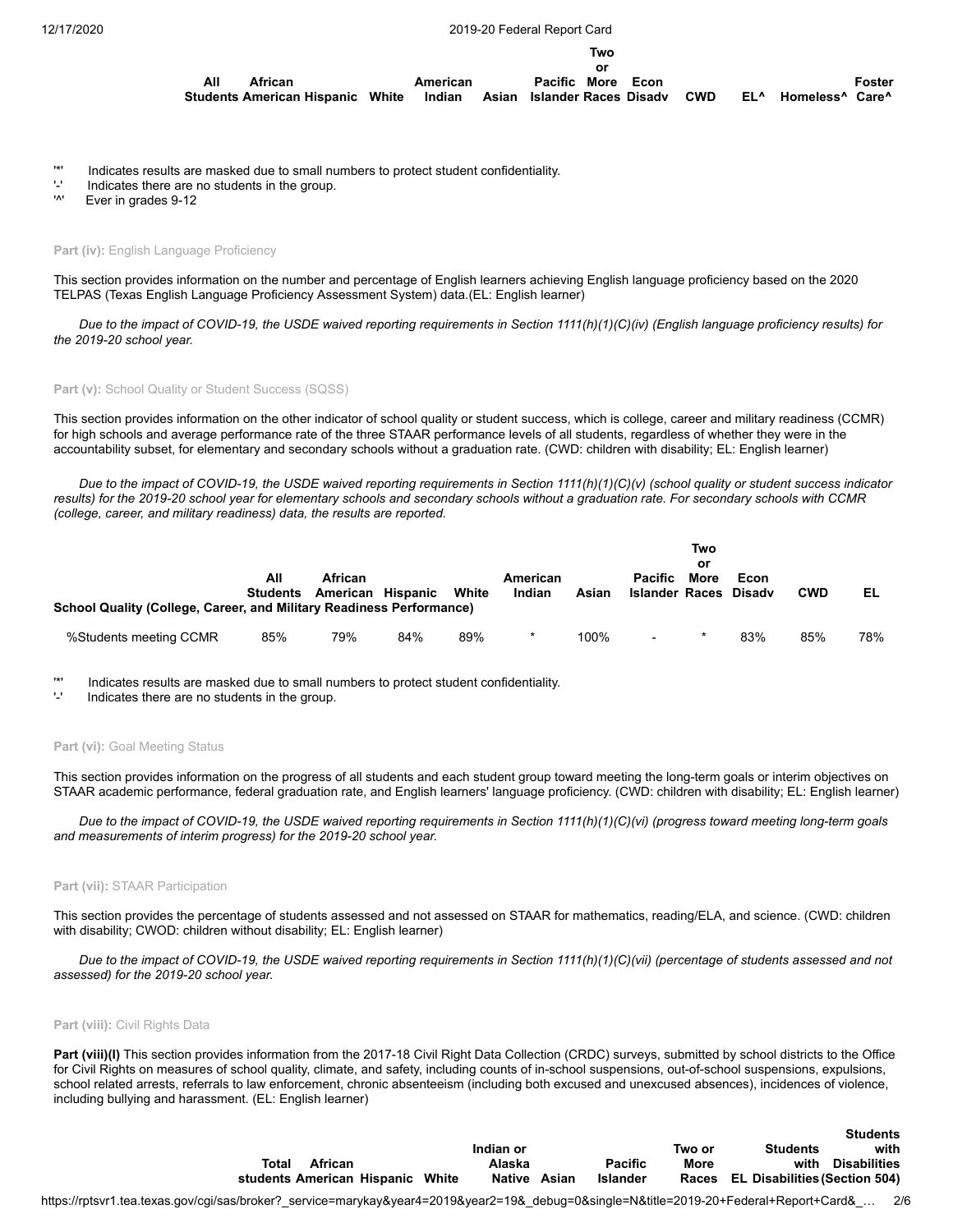# 12/17/2020 2019-20 Federal Report Card

|                                                               |        |                         |                |                                  |             |                     |              |                            |                                |                            | <b>Students</b>                                                                         |
|---------------------------------------------------------------|--------|-------------------------|----------------|----------------------------------|-------------|---------------------|--------------|----------------------------|--------------------------------|----------------------------|-----------------------------------------------------------------------------------------|
|                                                               |        | Total                   | African        | students American Hispanic White |             | Indian or<br>Alaska | Native Asian | <b>Pacific</b><br>Islander | Two or<br><b>More</b><br>Races |                            | <b>Students</b><br>with<br>with<br><b>Disabilities</b><br>EL Disabilities (Section 504) |
| <b>Students Without Disabilities</b><br>In-School Suspensions |        |                         |                |                                  |             |                     |              |                            |                                |                            |                                                                                         |
|                                                               | Male   | 0                       | 0              | 0                                | 0           | 0                   | 0            | 0                          | 0                              | $\pmb{0}$                  |                                                                                         |
|                                                               | Female | 0                       | 0              | 0                                | 0           | 0                   | 0            | 0                          | 0                              | $\pmb{0}$                  |                                                                                         |
|                                                               | Total  | 0                       | 0              | 0                                | $\mathbf 0$ | 0                   | $\mathbf 0$  | $\mathbf 0$                | 0                              | $\mathbf 0$                |                                                                                         |
| Out-of-School Suspensions                                     |        |                         |                |                                  |             |                     |              |                            |                                |                            |                                                                                         |
|                                                               | Male   | 3                       | 0              | 2                                | 0           | 0                   | 1            | 0                          | 0                              | 0                          |                                                                                         |
|                                                               | Female | 3                       | 0              | 3<br>5                           | 0           | 0                   | 0            | 0                          | 0                              | $\pmb{0}$                  |                                                                                         |
| Expulsions                                                    | Total  | 6                       | 0              |                                  | 0           | 0                   | 1            | 0                          | 0                              | 0                          |                                                                                         |
| With<br>Educational<br>Services                               | Male   | 0                       | 0              | 0                                | 0           | 0                   | 0            | 0                          | 0                              | 0                          |                                                                                         |
|                                                               | Female | 0                       | 0              | 0                                | 0           | 0                   | 0            | 0                          | 0                              | 0                          |                                                                                         |
|                                                               | Total  | 0                       | 0              | 0                                | 0           | 0                   | 0            | 0                          | 0                              | $\pmb{0}$                  |                                                                                         |
| Without                                                       | Male   | $\mathbf 0$             | 0              | 0                                | 0           | 0                   | 0            | $\mathbf 0$                | 0                              | 0                          |                                                                                         |
| Educational<br>Services                                       |        |                         |                |                                  |             |                     |              |                            |                                |                            |                                                                                         |
|                                                               | Female | 0                       | 0              | 0                                | 0           | 0                   | 0            | 0                          | 0                              | $\mathsf 0$                |                                                                                         |
|                                                               | Total  | 0                       | 0              | 0                                | 0           | 0                   | 0            | 0                          | 0                              | $\pmb{0}$                  |                                                                                         |
| Under Zero<br><b>Tolerance Policies</b>                       | Male   | 0                       | 0              | 0                                | 0           | 0                   | 0            | 0                          | 0                              | 0                          |                                                                                         |
|                                                               | Female | 0                       | 0              | 0                                | 0           | 0                   | 0            | 0                          | 0                              | 0                          |                                                                                         |
|                                                               | Total  | $\mathbf 0$             | 0              | 0                                | 0           | 0                   | 0            | 0                          | 0                              | $\mathbf 0$                |                                                                                         |
| <b>School-Related Arrests</b>                                 |        |                         |                |                                  |             |                     |              |                            |                                |                            |                                                                                         |
|                                                               | Male   | 1                       | 0              | 1                                | 0           | 0                   | 0            | 0                          | 0                              | 1                          |                                                                                         |
|                                                               | Female | 0                       | 0              | 0                                | 0           | 0                   | 0            | 0                          | 0                              | $\pmb{0}$                  |                                                                                         |
|                                                               | Total  | 1                       | 0              | 1                                | 0           | 0                   | 0            | 0                          | 0                              | $\mathbf{1}$               |                                                                                         |
| Referrals to Law Enforcement                                  |        |                         |                |                                  |             |                     |              |                            |                                |                            |                                                                                         |
|                                                               | Male   | 1                       | 0              | 1                                | 0           | 0                   | 0            | 0                          | 0                              | $\mathbf{1}$               |                                                                                         |
|                                                               | Female | 0                       | 0              | 0                                | 0           | 0                   | 0            | 0                          | 0                              | $\mathsf 0$                |                                                                                         |
|                                                               | Total  | $\mathbf{1}$            | 0              | $\mathbf{1}$                     | $\mathbf 0$ | 0                   | 0            | 0                          | 0                              | $\mathbf{1}$               |                                                                                         |
| <b>Students With Disabilities</b>                             |        |                         |                |                                  |             |                     |              |                            |                                |                            |                                                                                         |
| In-School Suspensions                                         |        |                         |                |                                  |             |                     |              |                            |                                |                            |                                                                                         |
|                                                               | Male   | 0                       | 0              | 0                                | 0           | 0                   | 0            | 0                          | 0                              | $\mathsf 0$                | 0                                                                                       |
|                                                               | Female | 0                       | 0              | 0                                | 0           | 0                   | 0            | 0                          | 0                              | 0                          | 0                                                                                       |
| Out-of-School Suspensions                                     | Total  | $\mathbf 0$             | 0              | 0                                | 0           | 0                   | 0            | 0                          | 0                              | 0                          | 0                                                                                       |
|                                                               | Male   | 0                       | 0              | 0                                | 0           | 0                   | 0            | 0                          | 0                              | 0                          | 0                                                                                       |
|                                                               | Female | $\overline{\mathbf{c}}$ | 0              | 2                                | 0           | 0                   | 0            | 0                          | 0                              | 0                          | 0                                                                                       |
|                                                               | Total  | $\overline{2}$          | 0              | $\overline{c}$                   | 0           | 0                   | 0            | 0                          | 0                              | 0                          | 0                                                                                       |
| Expulsions                                                    |        |                         |                |                                  |             |                     |              |                            |                                |                            |                                                                                         |
| With<br>Educational                                           | Male   | 0                       | 0              | 0                                | 0           | 0                   | 0            | 0                          | 0                              | 0                          | 0                                                                                       |
| Services                                                      | Female |                         | 0              |                                  |             | 0                   |              |                            | 0                              |                            |                                                                                         |
|                                                               | Total  | 0<br>0                  | 0              | 0<br>0                           | 0<br>0      | 0                   | 0<br>0       | 0<br>0                     | 0                              | $\mathsf 0$<br>$\mathbf 0$ | $\pmb{0}$<br>$\mathbf 0$                                                                |
| Without                                                       | Male   | 0                       | 0              | 0                                | 0           | $\mathbf 0$         | 0            | 0                          | 0                              | 0                          | $\mathbf 0$                                                                             |
| Educational<br>Services                                       |        |                         |                |                                  |             |                     |              |                            |                                |                            |                                                                                         |
|                                                               | Female | 0                       | 0              | 0                                | 0           | 0                   | 0            | 0                          | 0                              | $\mathbf 0$                | 0                                                                                       |
|                                                               | Total  | 0                       | 0              | 0                                | 0           | 0                   | 0            | 0                          | 0                              | $\mathbf 0$                | $\mathbf 0$                                                                             |
| Under Zero                                                    | Male   | 0                       | 0              | 0                                | 0           | 0                   | 0            | 0                          | 0                              | 0                          | 0                                                                                       |
| <b>Tolerance Policies</b>                                     |        |                         |                |                                  |             |                     |              |                            |                                |                            |                                                                                         |
|                                                               | Female | 0                       | 0              | 0                                | 0           | 0                   | 0            | 0                          | 0                              | 0                          | 0                                                                                       |
| <b>School-Related Arrests</b>                                 | Total  | $\Omega$                | 0              | 0                                | 0           | 0                   | 0            | $\mathbf 0$                | 0                              | $\mathbf 0$                | 0                                                                                       |
|                                                               | Male   | 0                       | 0              | 0                                | 0           | 0                   | 0            | 0                          | 0                              | 0                          | 1                                                                                       |
|                                                               | Female | 0                       | 0              | 0                                | 0           | 0                   | 0            | 0                          | 0                              | 0                          | 0                                                                                       |
|                                                               | Total  | $\mathbf 0$             | 0              | 0                                | 0           | 0                   | 0            | 0                          | 0                              | $\mathbf 0$                | 1                                                                                       |
| Referrals to Law Enforcement                                  |        |                         |                |                                  |             |                     |              |                            |                                |                            |                                                                                         |
|                                                               | Male   | 0                       | 0              | 0                                | 0           | 0                   | 0            | 0                          | 0                              | 0                          | 1                                                                                       |
|                                                               | Female | 0                       | 0              | 0                                | 0           | 0                   | 0            | 0                          | 0                              | 0                          | 0                                                                                       |
|                                                               | Total  | $\mathbf 0$             | 0              | 0                                | 0           | 0                   | 0            | 0                          | 0                              | $\mathbf 0$                | 1                                                                                       |
| <b>All Students</b>                                           |        |                         |                |                                  |             |                     |              |                            |                                |                            |                                                                                         |
| Chronic Absenteeism                                           |        |                         |                |                                  |             |                     |              |                            |                                |                            |                                                                                         |
|                                                               | Male   | 66                      | 1              | 50                               | 12          | -8                  | 3            | -8                         | -8                             | 12                         | 6<br>$-8$                                                                               |
|                                                               | Female | 86                      | 6              | 72                               | 5           | -8                  | 2            | -8                         | 1                              | 19                         | -8<br>7                                                                                 |
|                                                               | Total  | 152                     | $\overline{7}$ | 122                              | 17          | -8                  | 5            | -8                         | $\mathbf{1}$                   | 31                         | $-8$<br>13                                                                              |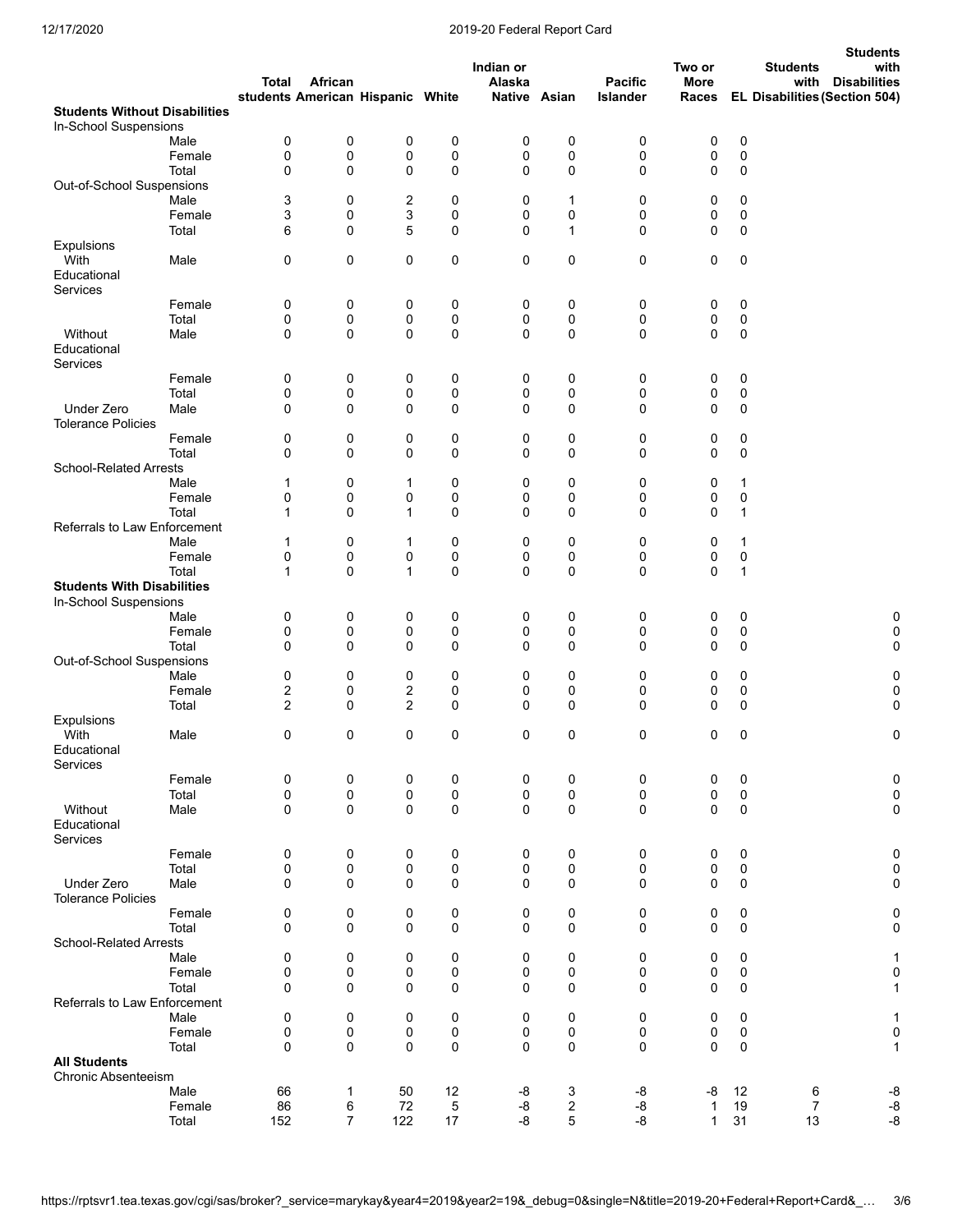|                                                                            | <b>Total</b> |
|----------------------------------------------------------------------------|--------------|
| Incidents of Violence                                                      |              |
| Incidents of rape or attempted rape                                        | 0            |
| Incidents of sexual assault (other than rape)                              |              |
| Incidents of robbery with a weapon                                         |              |
| Incidents of robbery with a firearm or explosive device                    |              |
| Incidents of robbery without a weapon                                      |              |
| Incidents of physical attack or fight with a weapon                        |              |
| Incidents of physical attack or fight with a firearm or explosive device   |              |
| Incidents of physical attack or fight without a weapon                     |              |
| Incidents of threats of physical attack with a weapon                      |              |
| Incidents of threats of physical attack with a firearm or explosive device |              |
| Incidents of threats of physical attack without a weapon                   |              |
| Incidents of possession of a firearm or explosive device                   |              |
| Allegations of Harassment or bullying                                      |              |
| On the basis of sex                                                        | 0            |
| On the basis of race                                                       |              |
| On the basis of disability                                                 |              |
| On the basis of sexual orientation                                         |              |
| On the basis of religion                                                   |              |

Part (viii)(II) This section provides information from the 2017-18 Civil Right Data Collection (CRDC) surveys, submitted by school districts to the Office for Civil Rights, on the number of students enrolled in preschool programs and accelerated coursework to earn postsecondary credit while still in high school.

|                                       |        | <b>Total</b><br>students | African<br>American | Hispanic | White | Indian or<br>Alaska<br><b>Native</b> | Asian | <b>Pacific</b><br>Islander | Two or<br>More<br>Races | EL   | <b>Students</b><br>with<br><b>Disabilities</b> |
|---------------------------------------|--------|--------------------------|---------------------|----------|-------|--------------------------------------|-------|----------------------------|-------------------------|------|------------------------------------------------|
| Preschool Programs                    |        |                          |                     |          |       |                                      |       |                            |                         |      |                                                |
|                                       | Male   | -9                       | -9                  | -9       | -9    | -9                                   | -9    | -9                         | -9                      | -9   | -9                                             |
|                                       | Female | -9                       | -9                  | -9       | -9    | -9                                   | $-9$  | -9                         | -9                      | $-9$ | -9                                             |
|                                       | Total  | -9                       | $-9$                | -9       | -9    | -9                                   | $-9$  | -9                         | -9                      | -9   | $-9$                                           |
| <b>Accelerated Coursework</b>         |        |                          |                     |          |       |                                      |       |                            |                         |      |                                                |
| Advanced                              | Male   | 269                      | 32                  | 182      | 22    | 0                                    | 30    | 0                          | 3                       | 47   | 4                                              |
| Placement                             |        |                          |                     |          |       |                                      |       |                            |                         |      |                                                |
| Courses                               |        |                          |                     |          |       |                                      |       |                            |                         |      |                                                |
|                                       | Female | 334                      | 31                  | 251      | 24    |                                      | 25    | 0                          | 2                       | 78   | $\overline{c}$                                 |
|                                       | Total  | 603                      | 63                  | 433      | 46    |                                      | 55    | 0                          | 5                       | 125  | 6                                              |
| International                         | Male   | -9                       | $-9$                | -9       | -9    | -9                                   | -9    | -9                         | -9                      | -9   | $-9$                                           |
| Baccalaureate                         |        |                          |                     |          |       |                                      |       |                            |                         |      |                                                |
| Courses                               |        |                          |                     |          |       |                                      |       |                            |                         |      |                                                |
|                                       | Female | -9                       | $-9$                | -9       | -9    | -9                                   | -9    | -9                         | -9                      | -9   | -9                                             |
|                                       | Total  | -9                       | $-9$                | -9       | -9    | -9                                   | -9    | -9                         | -9                      | -9   | -9                                             |
| Dual                                  | Male   | 185                      | 24                  | 117      | 20    | 0                                    | 23    | $\mathbf 0$                |                         | 21   | 2                                              |
| Enrollment/Dual<br>Credit<br>Programs |        |                          |                     |          |       |                                      |       |                            |                         |      |                                                |
|                                       | Female | 197                      | 23                  | 130      | 17    | $\mathbf 0$                          | 26    | 0                          |                         | 22   | 3                                              |
|                                       | Total  | 382                      | 47                  | 247      | 37    | $\mathbf 0$                          | 49    | 0                          | $\overline{2}$          | 43   | 5                                              |

'-' Indicates there are no data available in the group.<br>'-3' Indicates skip logic failure.

'-3' Indicates skip logic failure.<br>'-8' Indicates EDFacts missing

'-8' Indicates EDFacts missing data.<br>'-9' Indicates not applicable / skipped '-9' Indicates not applicable / skipped.<br>'-11' Indicates suppressed data.

Indicates suppressed data.

Blank cell indicates the student group is not applicable to this report.

# Part (ix): Teacher Quality Data

This section provides information on the professional qualifications of teachers, including information disaggregated by high- and low-poverty schools on the number and percentage of (I) inexperienced teacher, principals, and other school leaders; (II) teachers teaching with emergency or provisional credentials; and (III) teachers who are not teaching in the subject or field for which the teacher is certified or licensed.

|                                                                                                        |                | <b>All School</b>       |
|--------------------------------------------------------------------------------------------------------|----------------|-------------------------|
| Inexperienced Teachers, Principals, and Other School Leaders                                           | Number<br>29.0 | <b>Percent</b><br>27.0% |
| Teachers Teaching with Emergency or Provisional Credentials                                            | 4.8            | 4.6%                    |
| Teacher Who Are Not Teaching in the Subject or Field for Which<br>the Teacher is Certified or Licensed | 21.7           | 21.0%                   |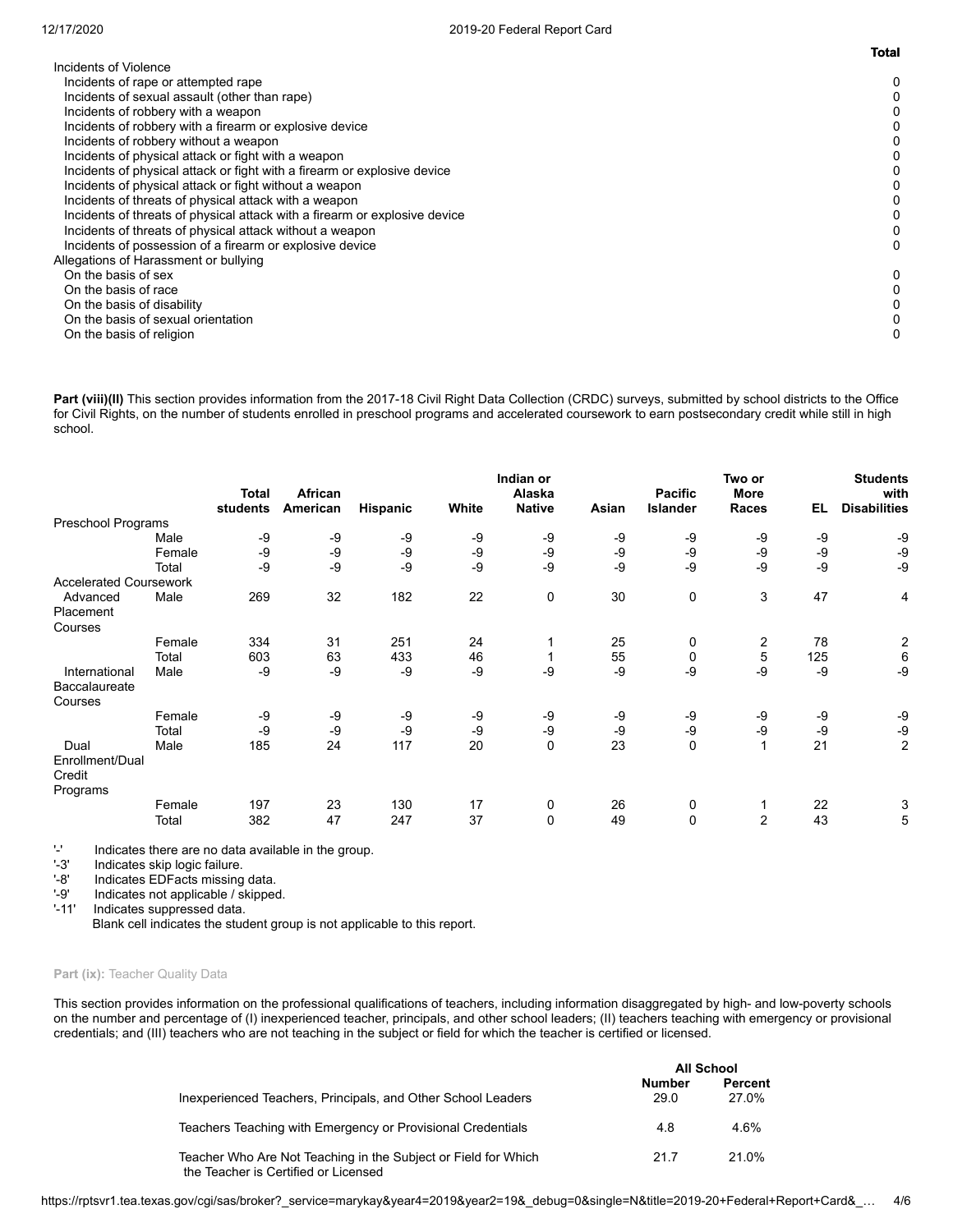'-' Indicates there are no data available in the group. Blank cell indicates data are not applicable to this report.

### Part (x): Per-Pupil Expenditure

This section provides information on the per-pupil expenditures of federal, state, and local funds, including actual personnel expenditures and actual non-personnel expenditures, disaggregated by source of funds, for each school district and campus for the 2019-20 fiscal year.

*To be updated by June 30th, 2021.*

# Part (xi): STAAR Alternate 2 Participation

This section provides information on the number and percentage of students with the most significant cognitive disabilities who take STAAR Alternate 2, by grade and subject for the 2019-20 school year.

*Due to the impact of COVID-19, the USDE waived reporting requirements in Section 1111(h)(1)(C)(xi) (number and percentage of students with the most significant cognitive disabilities taking an alternate assessment) for the 2019-20 school year.*

**Part (xii):** Statewide National Assessment of Educational Progress (NAEP)

This section provides results on the state academic assessments in reading and mathematics in grades 4 and 8 of the 2019 National Assessment of Educational Progress, compared to the national average of such results.

### **State Level: 2019 Percentages at NAEP Achievement Levels**

|         |                    |                                   |            |                |         |                     |           | % At or Above     |                |                |
|---------|--------------------|-----------------------------------|------------|----------------|---------|---------------------|-----------|-------------------|----------------|----------------|
|         |                    |                                   |            | % Below Basic  |         | % At or Above Basic |           | <b>Proficient</b> |                | % At Advanced  |
| Grade   | <b>Subject</b>     | <b>Student Group</b>              | TX         | US             | TX      | <b>US</b>           | <b>TX</b> | US                | <b>TX</b>      | US             |
| Grade 4 | Reading            | Overall                           | 39         | 34             | 61      | 66                  | 30        | 35                | $\overline{7}$ | 9              |
|         |                    | <b>Black</b>                      | 52         | 52             | 48      | 48                  | 16        | 18                | 2              | 3              |
|         |                    | Hispanic                          | 48         | 45             | 52      | 55                  | 21        | 23                | 3              | $\overline{4}$ |
|         |                    | White                             | 22         | 23             | 78      | 77                  | 48        | 45                | 12             | 12             |
|         |                    | American Indian                   | $\star$    | 50             | $\star$ | 50                  | $\star$   | 19                | $\star$        | 3              |
|         |                    | Asian                             | 11         | 18             | 89      | 82                  | 65        | 57                | 25             | 22             |
|         |                    | Pacific Islander                  | $\star$    | 42             | $\star$ | 58                  | $\star$   | 25                | $\star$        | 4              |
|         |                    | Two or More Races                 | 26         | 28             | 74      | 72                  | 38        | 40                | 6              | 11             |
|         |                    | Econ Disadv                       | 50         | 47             | 50      | 53                  | 19        | 21                | 3              | 3              |
|         |                    | <b>Students with Disabilities</b> | 79         | 73             | 21      | 27                  | 8         | 10                | 1              | $\overline{2}$ |
|         |                    | English Language Learners         | 61         | 65             | 39      | 35                  | 12        | 10                | $\overline{c}$ | 1              |
|         | <b>Mathematics</b> | Overall                           | 16         | 19             | 84      | 81                  | 44        | 41                | 9              | 9              |
|         |                    | <b>Black</b>                      | 24         | 35             | 76      | 65                  | 32        | 20                | 3              | 2              |
|         |                    | Hispanic                          | 19         | 27             | 81      | 73                  | 35        | 28                | 4              | 3              |
|         |                    | White                             | 8          | 11             | 92      | 89                  | 59        | 52                | 16             | 12             |
|         |                    | American Indian                   | $\star$    | 33             | $\star$ | 67                  | $\star$   | 24                | $\star$        | 4              |
|         |                    | Asian                             | 4          | $\overline{7}$ | 96      | 93                  | 82        | 69                | 45             | 28             |
|         |                    | Pacific Islander                  | $\star$    | 36             | $\star$ | 64                  | $\star$   | 28                | $\star$        | 6              |
|         |                    | Two or More Races                 | 9          | 16             | 91      | 84                  | 51        | 44                | 9              | 10             |
|         |                    | <b>Econ Disadv</b>                | 21         | 29             | 79      | 71                  | 32        | 26                | 3              | 3              |
|         |                    | <b>Students with Disabilities</b> | 55         | 54             | 45      | 46                  | 13        | 14                | 1              | $\overline{2}$ |
|         |                    | English Language Learners         | 24         | 41             | 76      | 59                  | 29        | 16                | $\overline{2}$ | $\mathbf{1}$   |
| Grade 8 | Reading            | Overall                           | 33         | 27             | 67      | 73                  | 25        | 34                | 2              | 4              |
|         |                    | <b>Black</b>                      | 53         | 46             | 47      | 54                  | 41        | 15                | n/a            | 1              |
|         |                    | Hispanic                          | 38         | 37             | 62      | 63                  | 19        | 22                | 1              | $\overline{2}$ |
|         |                    | White                             | 20         | 18             | 80      | 82                  | 35        | 42                | 3              | 5              |
|         |                    | American Indian                   | $^{\star}$ | 41             | $\star$ | 59                  | $\star$   | 19                | $\star$        | 1              |
|         |                    | Asian                             | 8          | 13             | 92      | 87                  | 59        | 57                | 11             | 13             |
|         |                    | Pacific Islander                  | $\star$    | 37             | $\star$ | 63                  | $\star$   | 25                | $\star$        | $\overline{2}$ |
|         |                    | Two or More Races                 | 26         | 24             | 74      | 76                  | 25        | 37                | 1              | 5              |
|         |                    | <b>Econ Disadv</b>                | 43         | 40             | 57      | 60                  | 15        | 20                | n/a            | 1              |
|         |                    | <b>Students with Disabilities</b> | 81         | 68             | 19      | 32                  | 3         | 7                 | n/a            | n/a            |
|         |                    | English Language Learners         | 66         | 72             | 34      | 28                  | 4         | 4                 | n/a            | n/a            |
|         | <b>Mathematics</b> | Overall                           | 32         | 31             | 68      | 69                  | 30        | 34                | 7              | 10             |
|         |                    | <b>Black</b>                      | 48         | 53             | 52      | 47                  | 16        | 14                | 2              | 2              |
|         |                    | Hispanic                          | 37         | 43             | 63      | 57                  | 21        | 20                | 3              | $\overline{4}$ |